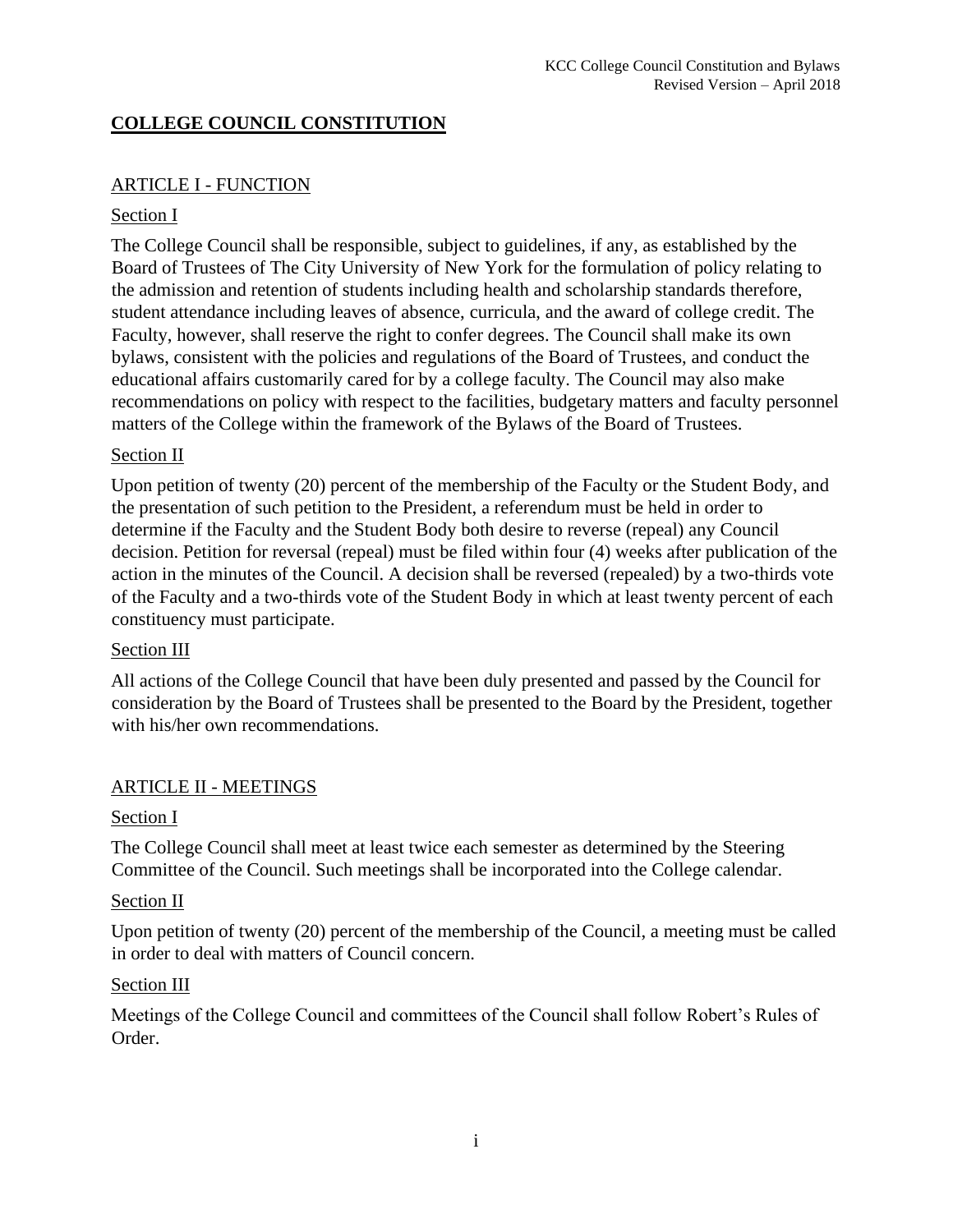## Section IV

The College Council may make bylaws for its own operations consistent with its Constitution and the policies and regulations of the Board of Trustees.

## ARTICLE III - COMPOSITION

## Section I

The College Council shall be composed of the President of the College, who shall be Chairperson, the Chief Academic Officer of the College, the Registrar, the Chief Administrative Officer of the College, the Chairperson of each instructional department, one departmental delegate from each instructional department, full-time instructional staff delegates-at-large equal to the number of departments, two part-time instructional staff delegates-at-large, twenty student delegates, one alumni delegate, and two delegates elected by the full-time regularly appointed non-probationary supporting staff. One additional non-voting delegate-at-large seat shall be designated for Emeritus/Emerita Teaching Faculty.

## Section II

a) Department delegates shall be elected following the election of department chairpersons by the full-time members of the department having faculty rank or faculty status and shall serve a term on the Council equal to that of the department chairpersons. Vacancies shall be filled by the Department for the unexpired portion of the term.

b) Persons eligible to vote for department delegates shall be eligible to nominate candidates and be nominated for the position of department delegate.

c) Elections for department delegates shall be conducted by secret ballot. Mail and/or electronic ballots shall not be used.

# Section III

a) Delegates-at-large shall be elected by members of the full-time instructional staff who have faculty rank, faculty status or who have received notification of reappointment for the third or succeeding years of full-time service. Persons who have tendered their resignation or who have received notice of non-reappointment shall not be eligible to vote. The term of office for delegates-at-large shall be three years, with elections staggered so that approximately one-third shall be elected each year.

b) Persons eligible to vote for delegates-at-large shall be eligible to nominate candidates and be nominated for the position of delegate-at-large.

c) Nominations for delegates-at-large shall be conducted by secret ballot provided that nominees shall have the opportunity to decline nomination before preparation of the final ballot.

Each person eligible to nominate may cast a secret nominating ballot containing no more than two (2) persons.

Those eighteen (18) eligibles who receive the highest number of nominations, plus ties, shall appear as candidates on the final ballot.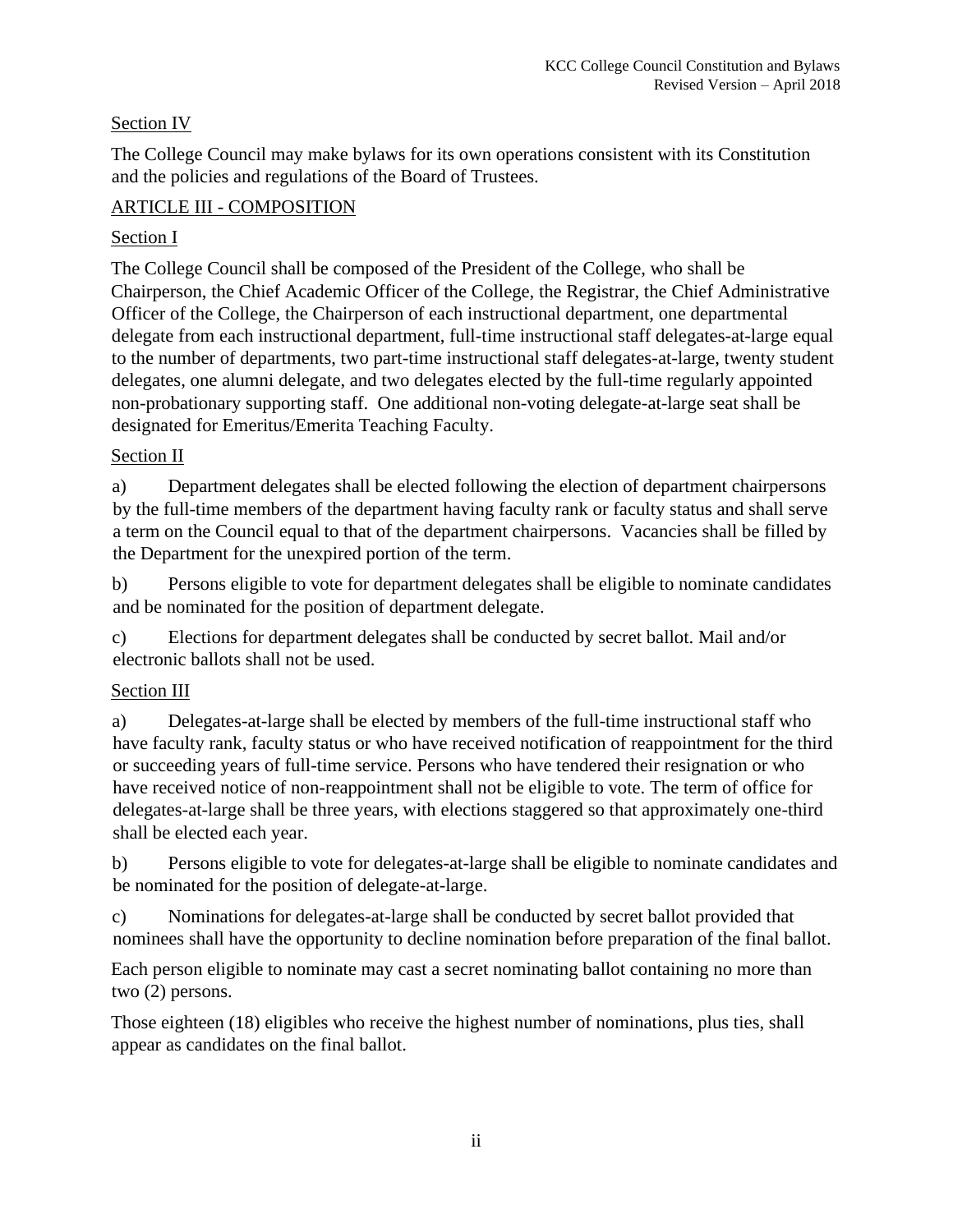d) Eligible voters shall be entitled to vote for as many candidates as there are vacant positions to be filled. Election shall be by plurality with ties determined by the President of the College.

e) Vacancies shall be filled from the list of unsuccessful candidates of the previous election with the person having the greatest number of votes among the unsuccessful candidates designated to fill the vacancy until the next scheduled election. Where vacancies for unexpired terms are to be filled at a regular election, the candidates receiving the next highest number of votes after filling the regular three-year term vacancies shall be declared elected for the unexpired term. The longer terms shall be assigned to those with the highest number of votes.

f) Elections for delegates-at-large shall be conducted in May of each year following the elections of department chairpersons and departmental delegates.

g) Elections for delegates-at-large shall be conducted by secret ballot. Mail ballots shall not be used. Electronic balloting shall be permitted, as determined and administered by the Committee on Elections.

### Section IV

- a) Eligible student delegates shall be elected for one year terms in accordance with the constitution and bylaws of the Kingsborough Community College Student Government Association.
- b) Two delegates-at-large shall be elected from part-time instructional staff ("Adjunct faculty") to serve two-year terms so arranged that the terms are staggered.
- c) Adjunct faculty shall be eligible to vote for delegates-at-large during their third (and successive) year of continuous service. Persons eligible to vote for delegates-at-large shall be eligible to nominate candidates and be nominated for the position of delegate-at-large.
- d) The alumni delegate shall be elected by the Alumni Association to serve a term of three years.
- e) Two delegates shall be elected from the regularly appointed non-probationary supporting staff to serve three-year terms so arranged that the terms are staggered.
- f) Eligibility shall be determined according to the provisions of this article, Section III b.
- g) Vacancies shall be filled according to the provisions of this article, Section III e.
- h) Those elected shall be selected on the basis of a plurality vote with ties to be broken by the President of the College.
- i) Elections shall be held in May of each year.
- j) All elections shall be conducted by secret ballot. Mail ballots shall not be used. Electronic balloting shall be permitted, as determined and administered by the Committee on Elections.

## Section V

a) One non-voting delegate-at-large seat shall be designated for Emeritus/Emerita Teaching Faculty. This seat shall have a two-year term.

b) Nominees for this seat shall be recommended by the President of the College and appointed with the advice and consent of the College Council, with confirmation to be voted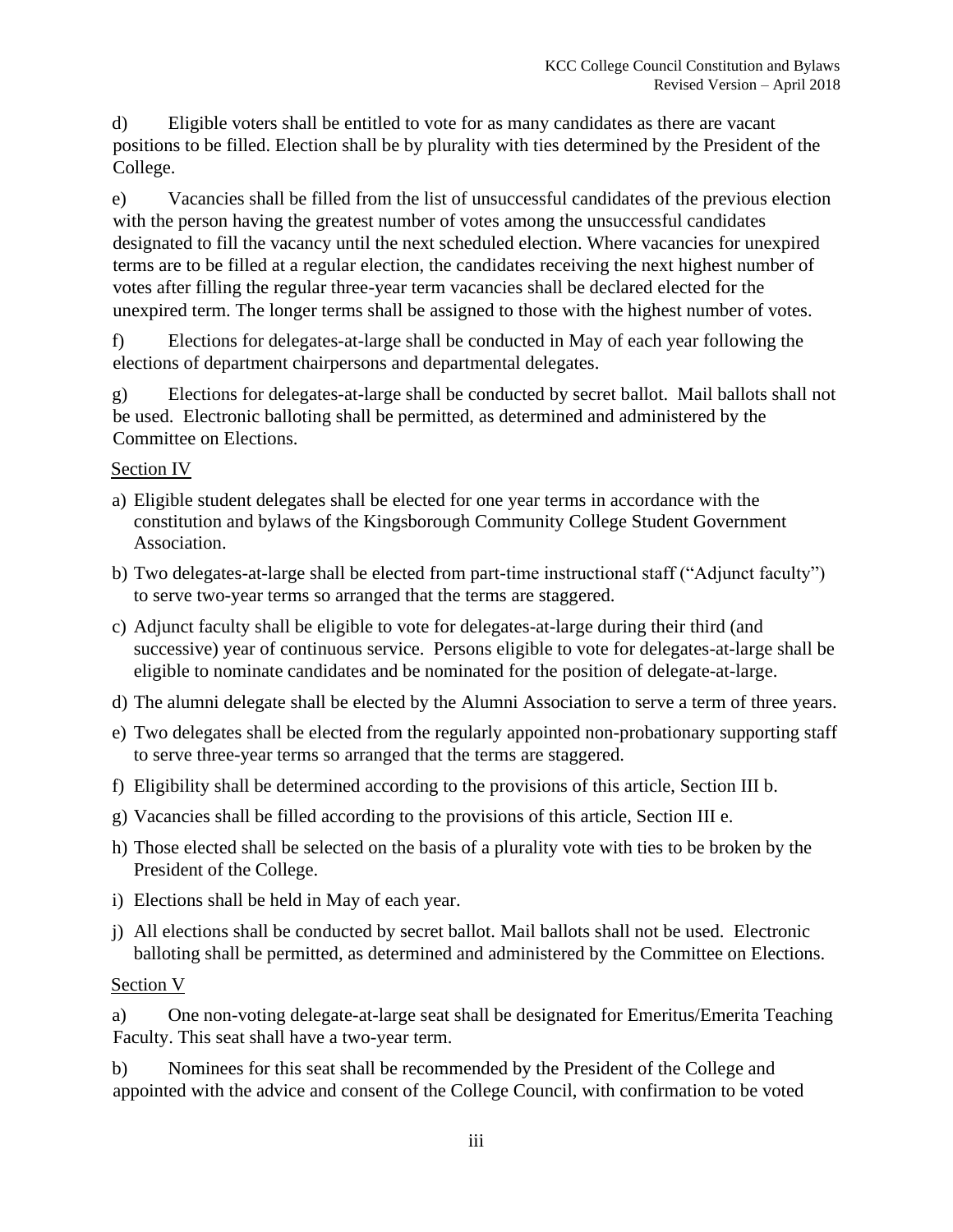upon at the Council meeting in May of that year. All College Council members shall be eligible to vote in this confirmation process.

## Section VI

All elections shall be supervised by the Faculty-Student Committee on Elections. This shall also apply to faculty voting under Article I, Section II and Article VI. The committee shall be selected by the Legislative Committee.

### ARTICLE IV - ORGANIZATION OF COUNCIL

### Section I

a) The President of the College shall preside as chairperson of the Council. In his/her absence, a designee shall preside over meetings.

b) The President or a designated Dean shall be a member ex-officio of all College Council standing committees.

### Section II

The Secretary of the Council shall be chosen by the College Council by a majority vote of the Council. He/she shall also serve as Secretary of the Steering Committee with voting privileges only if he/she is a member.

### Section III

The Council shall elect a Parliamentarian, who need not be a member of the Council. If he/she is not a member, he/she shall have all rights and privileges of Council membership, except the right to vote.

## Section IV

a) The College Council shall be divided into seven committees: two special committees, Steering and Committees; and five standing committees, Curriculum, Instructional, Legislative, Strategic Planning and Budget, and Students. The number of members and the membership of each committee shall be determined by the Committee on Committees and shall include student representation.

b) Committee members shall serve on a single standing committee for the duration of their terms on the College Council, but may petition the Committee on Committees to request reassignment to an alternative standing committee. Committee chairpersons shall be elected annually, by members of each committee.

The Steering Committee shall be composed of the President or a designated Dean, the Secretary of the College Council, and the chairpersons of the standing committees. A chairperson of a standing committee may be represented by a member of the same committee who shall enjoy the same privileges as the chairperson.

The President of the College shall serve as the chairperson of the Steering Committee.

The Steering Committee shall meet regularly during the academic year and shall meet by call of the chairperson.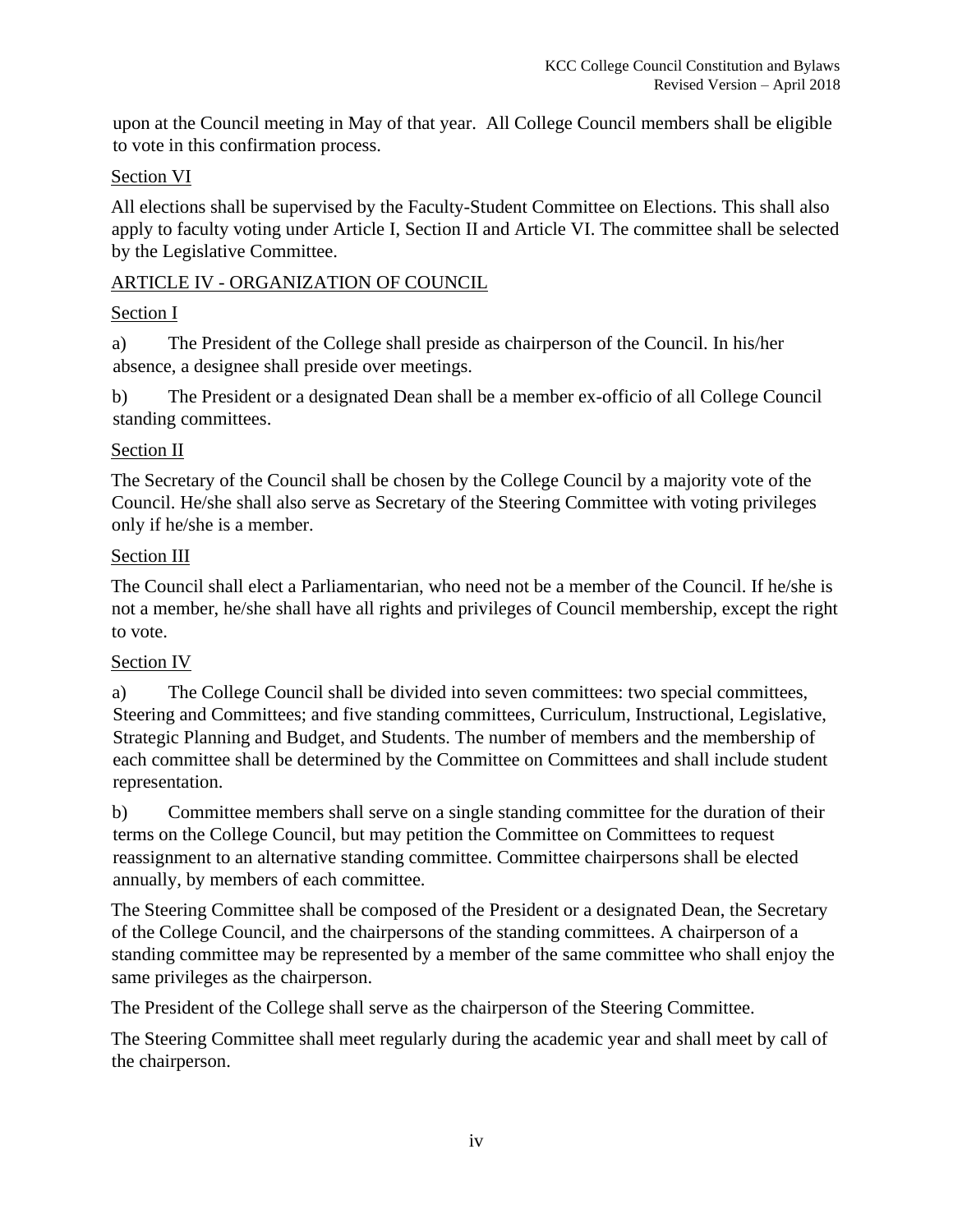## Section V

a) The College Council Committee on Committees shall be elected from among the members of the College Council. The committee shall be comprised of ten members elected by plurality vote after nominations from the floor, three of whom shall be student members.

b) Voting shall be by secret ballot. If more than one vacancy needs to be filled, members shall vote for no more than two-thirds of the faculty vacancies and two-thirds of the student vacancies from the list of nominees. Tie votes shall be resolved by the College Council chairperson. c) The Committee shall meet immediately after election to elect a chairperson.

# ARTICLE V - POWERS AND DUTIES OF COMMITTEES

# Section I

The duties of the committees follow:

a) Committee on Committees: shall name the members of each of the five standing committees and determine the number of members based on a list of preferences (a minimum of three) obtained from each member of the Council. It shall schedule a date and place for each committee to meet to elect a chairperson and a secretary and to determine its permanent organization.

The committee shall name replacements to the five standing committees from the list of preferences of each member, which it shall maintain.

The committee shall consider written petitions from any member requesting reassignment to an alternative standing committee for the duration of his/her term, and shall make such decisions at its discretion.

b) Steering Committee: The Steering Committee shall prepare the agenda for the College Council meetings.

The committee shall refer matters brought to its attention to the appropriate committee. It shall receive all recommendations and resolutions from all standing and ad hoc committees prior to submission to the College Council.

The committee shall submit such recommendations and resolutions to the full College Council or shall return them to the appropriate committee with comments. If a recommendation or resolution is returned to a committee and the committee passes it for a second time and returns it to the Steering Committee, it must be placed on the agenda of the next Council meeting. By submission of a petition signed by one-third of the members of the College Council, the Steering Committee must send to the full Council any recommendations and resolutions submitted to it at the next scheduled meeting.

The Steering Committee shall in addition have power to call the College Council into session, to coordinate the activities of all committees, and shall be responsible for informing the instructional staff regarding its activities each semester (e.g., through the College website).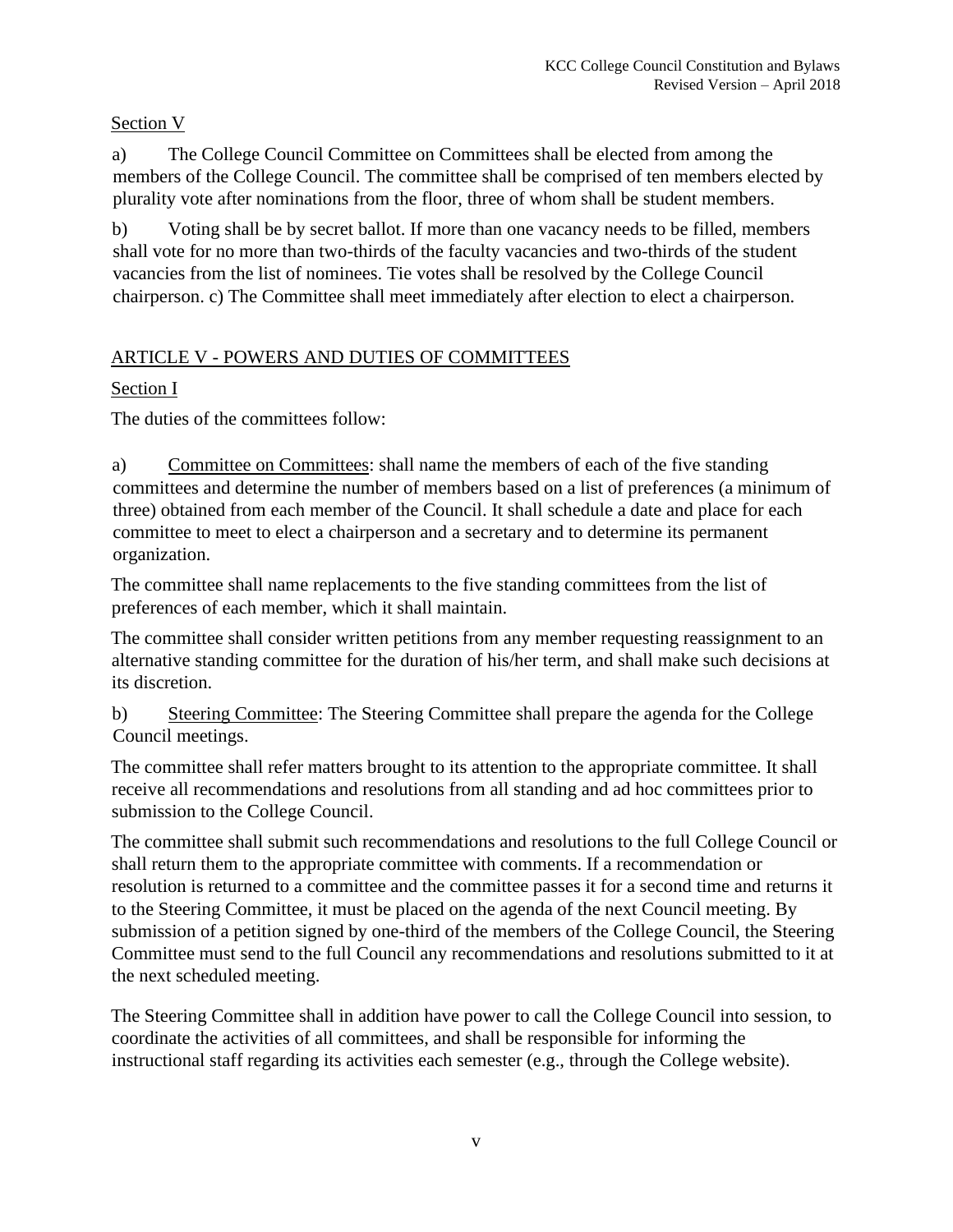c) Curriculum Committee: shall be concerned with the formulation, development, modification, and evaluation of curricula.

The committee shall receive proposals from any member of the instructional staff. Such proposals (in approved, standard format) shall be submitted through and approved by appropriate department curriculum committees (and/or other such approval required by the department), forwarded to the Provost for review, and then referred to the chairperson of the committee for purposes of recommendation and evaluation by the committee. Proposals may also be forwarded to the Provost from the Program Director of Liberal Arts or the Chairs of duly appointed college task forces (e.g., General Education).

The chair of the committee shall establish a curriculum proposal submission calendar for each semester in consultation with the Provost, who shall distribute the calendar to department chairpersons.

The committee shall consider proposals for new or modified degrees, certificates, and courses (including "experimental" 82 courses) with regard to such factors as their relation to the college's mission and existing curriculum, as well as their hours, credits, content, learning outcomes, evaluation criteria, and expected articulation.

The committee shall report its recommendations to the College Council for review and approval. (Minor changes--such as course numbering, modifications of course names--shall be reported to the College Council as informational items.)

d) Instructional Committee: shall review matters regarding instruction and the instructional process. This includes, but is not limited to: instruments and procedures to provide evaluative data on instruction and instructional effectiveness; student evaluation of instruction; peer review of instruction; and any issues of personnel, procedures or technologies that may impact the instructional process.

The data provided by instruments shall be considered confidential and made available only to the faculty member directly concerned and departmental and college-wide committees and college officers responsible for the evaluation of instructional effectiveness.

The committee may receive proposals from any member of the instructional staff or the student body through the chairperson of the committee, regarding the instructional process.

e) Legislative Committee: shall be concerned with the Governance of the College, including the constitution and amendments, election procedures, Bylaws of the College Council, and initiation and review of all outside legislation concerning the College.

f) Strategic Planning and Budget Committee: shall review the strategic and financial plans for the College for the purpose of ensuring that assessment results affect planning; planning is evidencebased; strategic plans affect fiscal decisions; and these fiscal decisions support academic priorities, staff and organizational development, facilities plans, and other institutional priorities.

The Committee will approve and/or recommend strategic plans and budget priorities to the College Council. It will not deal with specific budget allocations or monitoring of expenditures.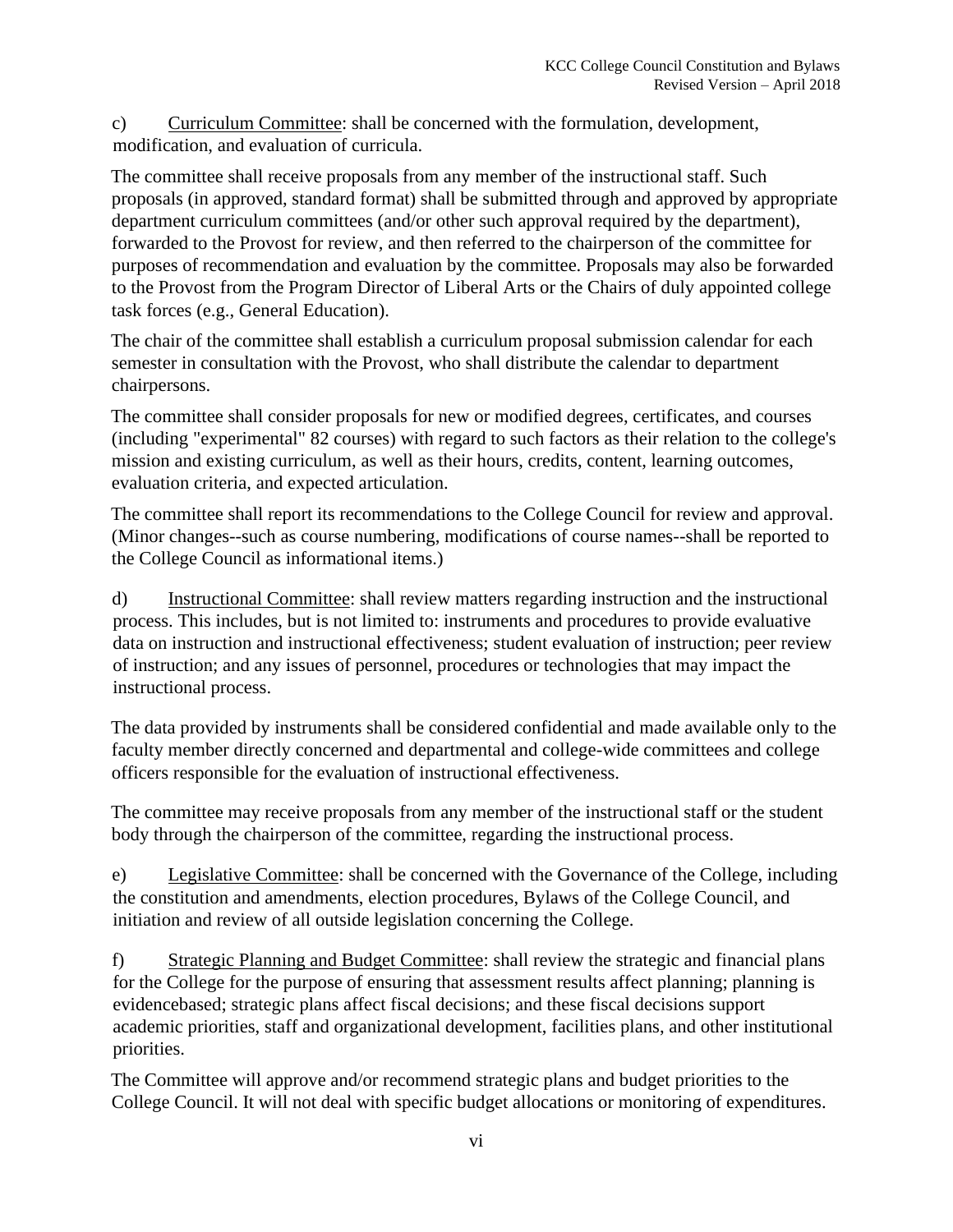To enable the Committee to serve as a vehicle for budgetary transparency, the Chief Administrative Officer shall designate an administrator to appear before the Committee at the beginning of each semester to report on the College budget. Based on the report of the budget, the Committee may seek additional related information or available institutional data. The Committee will review the information presented and report to the College Council on its review.

g) Students Committee: shall be concerned with policy pertaining to student recruitment, admission, attendance, retention, discharge, discipline, counseling, academic standards, graduation, ceremonies, student health and other services; extra-curricular activities including athletics, as well as other activities relating to the students.

### Section II

a) Each standing committee shall elect its own Chairperson and Secretary.

b) Each standing committee shall meet regularly and keep minutes of its meetings.

N.B. Consistent with the Governance Charter, standing committees shall be empowered to create sub-committees in order to discharge their responsibilities. Membership on sub-committees need not be restricted to members of the College Council. Sub-committee membership can be utilized as a means of involving a wider range of expertise, a diversity of views on the issues at hand and individuals and groups directly concerned with the subject matter under consideration.

## ARTICLE VI-AMENDMENTS (Proposed Amendments)

a) Amendments to the Constitution may be initiated by the College Council, any standing committee, a member of the Council, or by petition of ten percent of the full-time Instructional Staff or any ten percent of the student body. Proposed amendments shall then be submitted to the Legislative Committee for its consideration.

b) Amendments shall be incorporated into the Constitution after ratification by a two-thirds vote of the Council and after approval by the Board of Trustees.

c) Twenty percent of either the Instructional Staff or the Student Body may petition for the repeal of an amendment, if such appeal is filed within two months of ratification by the Council and approval by the Board of Trustees.

d) All petitions for repeal of an amendment shall be considered in referendum once a year. At such referendums, an amendment shall be considered repealed by a two-thirds vote of the instructional staff and a two-thirds vote of the student body. The two-thirds majority shall be determined by the number who participate in each referendum.

e) All proposed amendments or repeal of amendments must be approved by the Board of Trustees.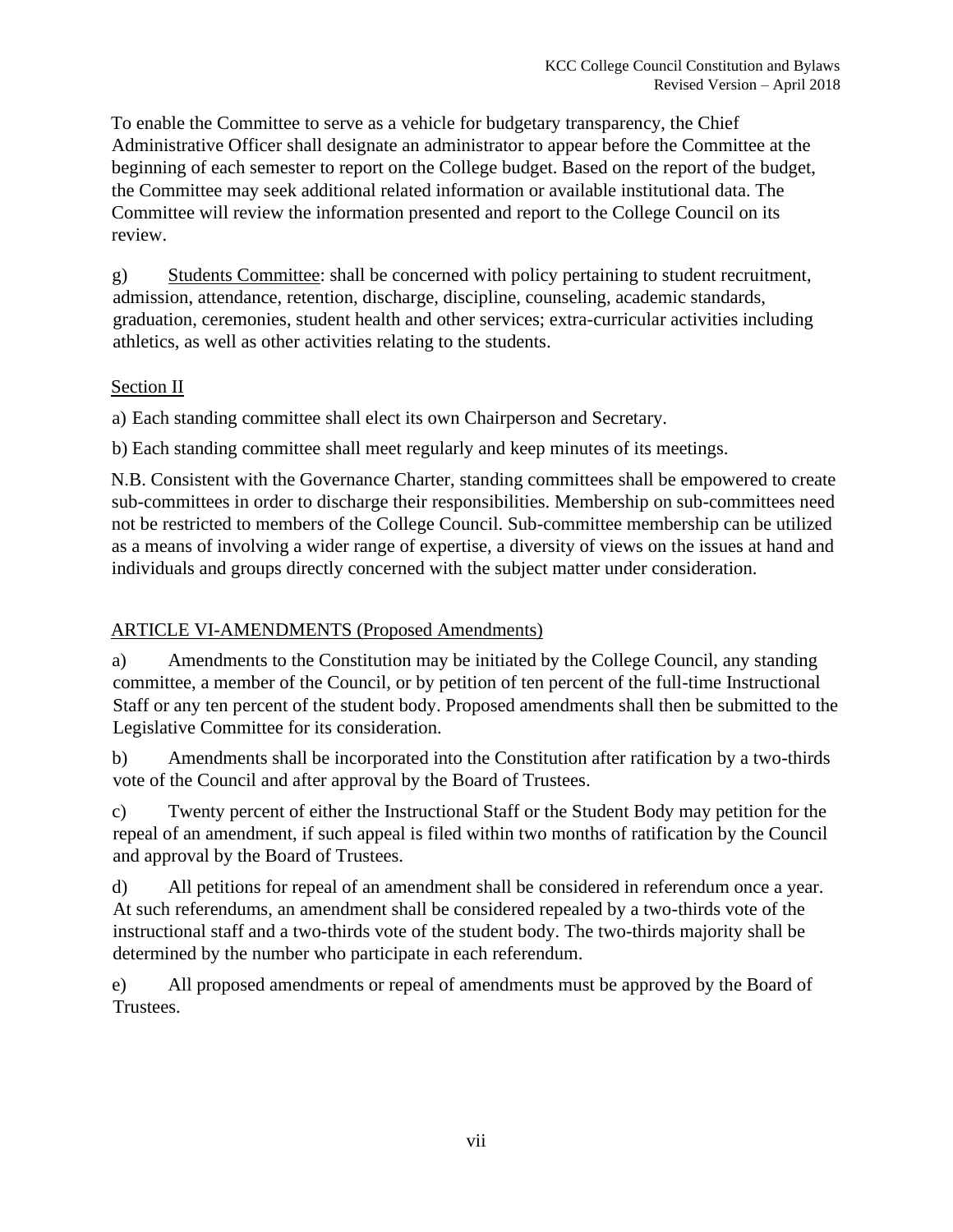### **B. Kingsborough Community College Student Government Association**

There shall be a Student Government Association charged with promoting and protecting the interests of all students, and with ensuring appropriate student representation on all campus boards and committees requiring student members. The Student Government shall be structured and governed according to the provisions outlined in the Student Government Association constitution and bylaws, provided that all provisions within said documents remain consistent with policies set forth by the City University of New York Board of Trustees.

### **C. Faculty Review Committees** I. Organization of Faculty Review Committees

A. The qualifications of candidates recommended for appointment, reappointment, tenure and advancement to the various ranks are considered and reviewed by the College Committee on Faculty Personnel and Budget. This committee receives recommendations from the

Departmental Personnel and Budget committees. Recommendations of the review committees are made to the President and reported to the College Committee on Faculty Personnel and Budget.

B. There are five faculty review committees:

The Committee on Reappointment and Tenure

The Committee on Advancement to Associate Professor

The Committee on Advancement to Professor

The Committee on Reclassification and CLT Series

The Committee on Fellowship Leaves of Absence

C. These committees are each composed of five members - three members of the faculty and two department chairpersons.

Each Department Personnel and Budget Committee shall nominate three members of their respective faculties, regardless of rank.

All faculty members who are nominated must hold faculty rank.

All nominations shall be submitted to the President.

- D. The President designates the chairman of each committee under leadership, guidance and coordination of the Dean of Faculty.
- E. The following criteria govern the nomination and selection of at-large members to each of the faculty review committees:

-they must be tenured

-they must be of equal or higher rank than that rank to which advancement is sought; or, in the case of the Committee on Reappointment and Tenure, they must hold one of the professorial titles

-there must be no more than one member of a single department on any single committee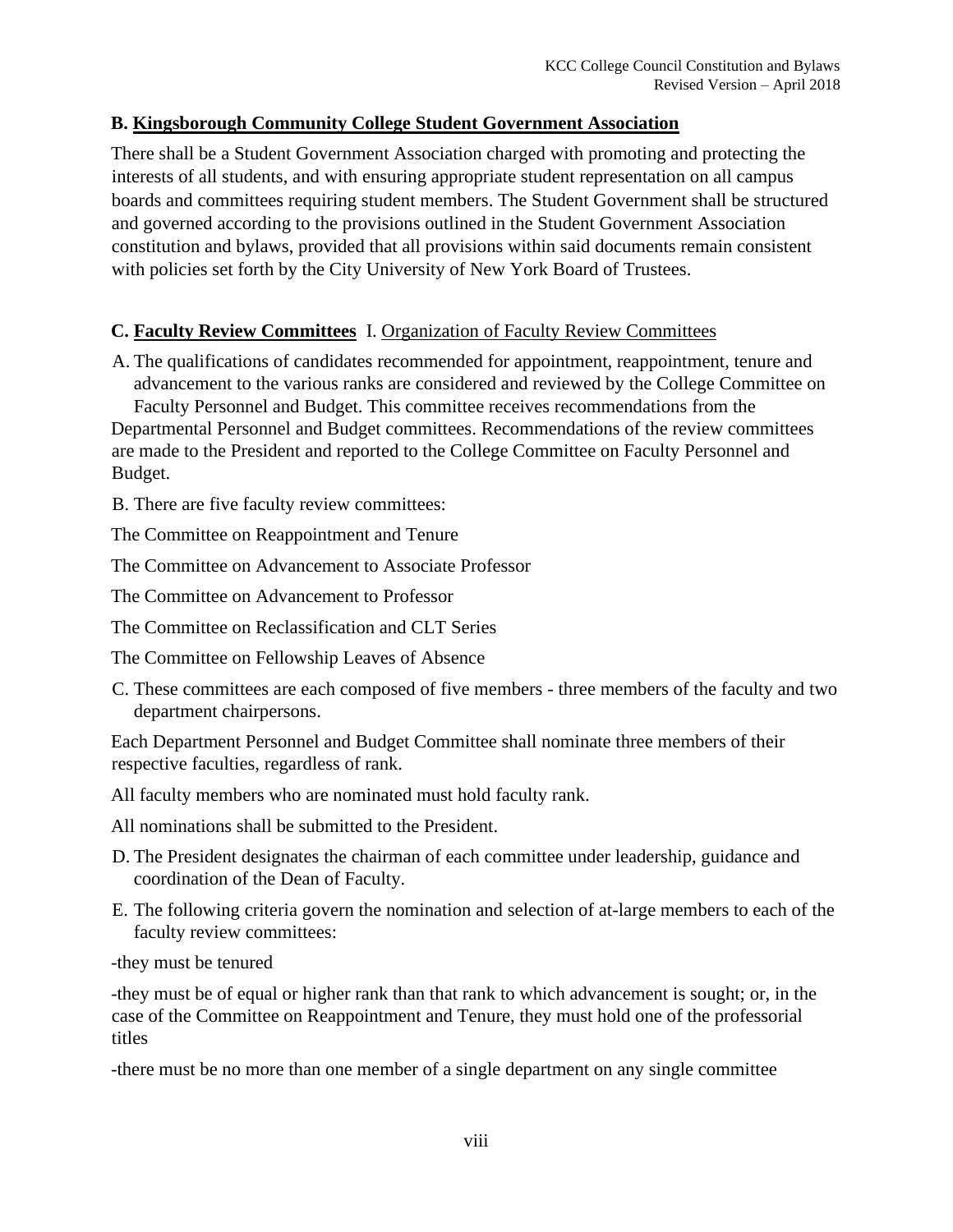- F. Each faculty review committee shall be constituted for one year. To provide continuity of experience and perspective, wherever practicable, at least two members of each committee shall be appointed for a second year.
- G. Candidates are notified by the Department Chairperson as to whether or not they are recommended by the Departmental Personnel and Budget Committee. The recommendations of the faculty review committees are transmitted to the President. He/she then reports those recommendations to the College Committee on Faculty Personnel and Budget.
- H. Departmental Personnel and Budget committees, and faculty review committees, will prepare written reports concerning their recommendations for appointment, reappointment, tenure and advancement.
- I. Members of faculty review committees will not vote on candidates under consideration by their committee who are members of their own departments.

### II. Criteria for Evaluation

A. In accordance with the policy of the Board of Trustees, the evaluation of classroom teaching effectiveness is a basic element in the procedure for recommending reappointment, tenure and advancement of teachers. This procedure is the legal equivalent of an unassembled civil service examination. Consideration is given to such matters as:

-command of subject matter and distinctive methods of the discipline

-ability to communicate with students and colleagues

-effectiveness in stimulating thought

-ability to foster active student participation in the learning process

-ability to develop a conscious sense of a learning experience or the students In

addition, major consideration is given to such areas of performance as:

-service to the students

-service to the instructional department

-service to-the College

-professional development

-scholarly and creative achievement

For Library and Student Development personnel as well as for College Technicians, service to students, service to the department, service to the College, relations with other members of the department, and other appropriate criteria shall be primary foci of evaluation.

B. With respect to initial appointment, the criteria described in paragraph (A) above are applied to the candidate's experience, education and character in terms of the apparent potential and/or achievement described or reflected in interviews, submitted credentials and references.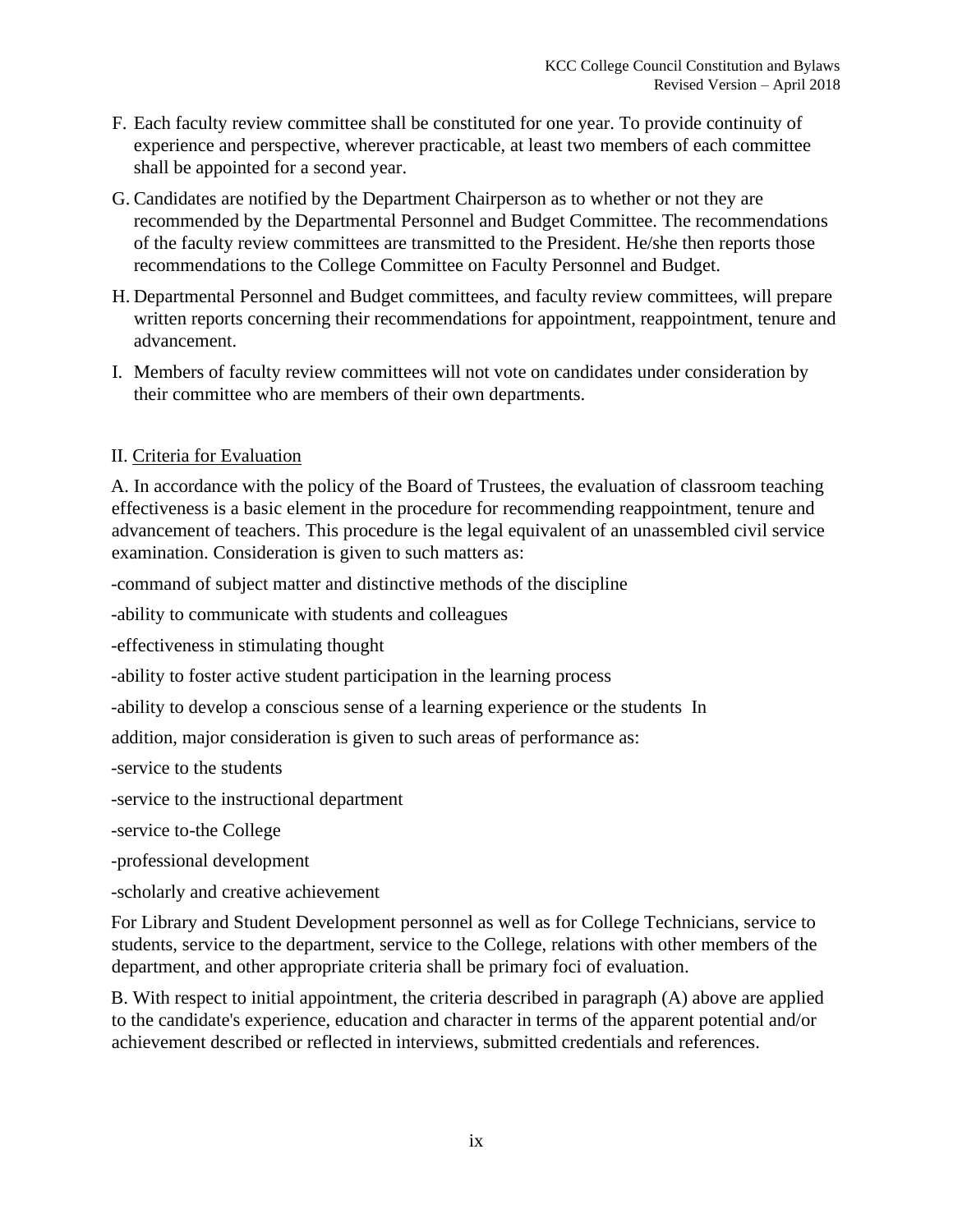### III. Verification of Data

A. Candidates having their qualifications evaluated will submit forms supplied, on request, by the Office of the Dean of Faculty), together with all pertinent supporting materials, to both the

Departmental Personnel and Budget Committee and the appropriate faculty review committee.

- B. Each committee will have the responsibility for verification of the data submitted to it by the candidates; written submissions, interviews, etc. may be required as the committees deem necessary.
- C. Quantitative and qualitative evaluations will be made.
- D. Greatest consideration by the committees will be given to a candidate's achievements since promoted last.
- E. In the evaluation of teaching effectiveness, classroom observation will be supplemented by review of materials used in the classroom (e.g. examinations, reprints, et al.) and other standard instruments employed for the evaluation of teaching effectiveness; classroom observation will be scheduled, in advance, in conformity with the spirit of and letter of the contract between the Board of Trustees and faculty bargaining agents.

### IV. Committee on Equivalency and Waivers

In accordance with the provisions of the Bylaws of the Board of Trustees, equivalencies may be granted in technical, creative and career areas. In order to review equivalency criteria, and to determine and recommend to the President those candidates who meet the established criteria, an equivalency committee shall be appointed by the President.

The President is authorized by the Board of Trustees to approve individual petitions for waivers of the Bylaws. He/she may consult with the departmental committee on Personnel and Budget and the College Committee on Faculty Personnel and Budget. It should be noted that a presidential recommendation for a waiver of the Bylaws is subject to the approval of the Board of Trustees and is not tantamount to approval.

## **D. The President's Advisory Commission**

In accordance with the Board of Trustees policy on governance the President may establish an advisory commission.

The President's advisory commission shall be a source of the widest range of views, expertise, advice and assistance in consideration of college policy formulation.

The President shall nominate for Board of Trustees appointment in accordance with the statement of policy on the Organization and Governance of The City University of New York persons to serve on the President's advisory commission.

The President's advisory commission will meet upon call of the President.